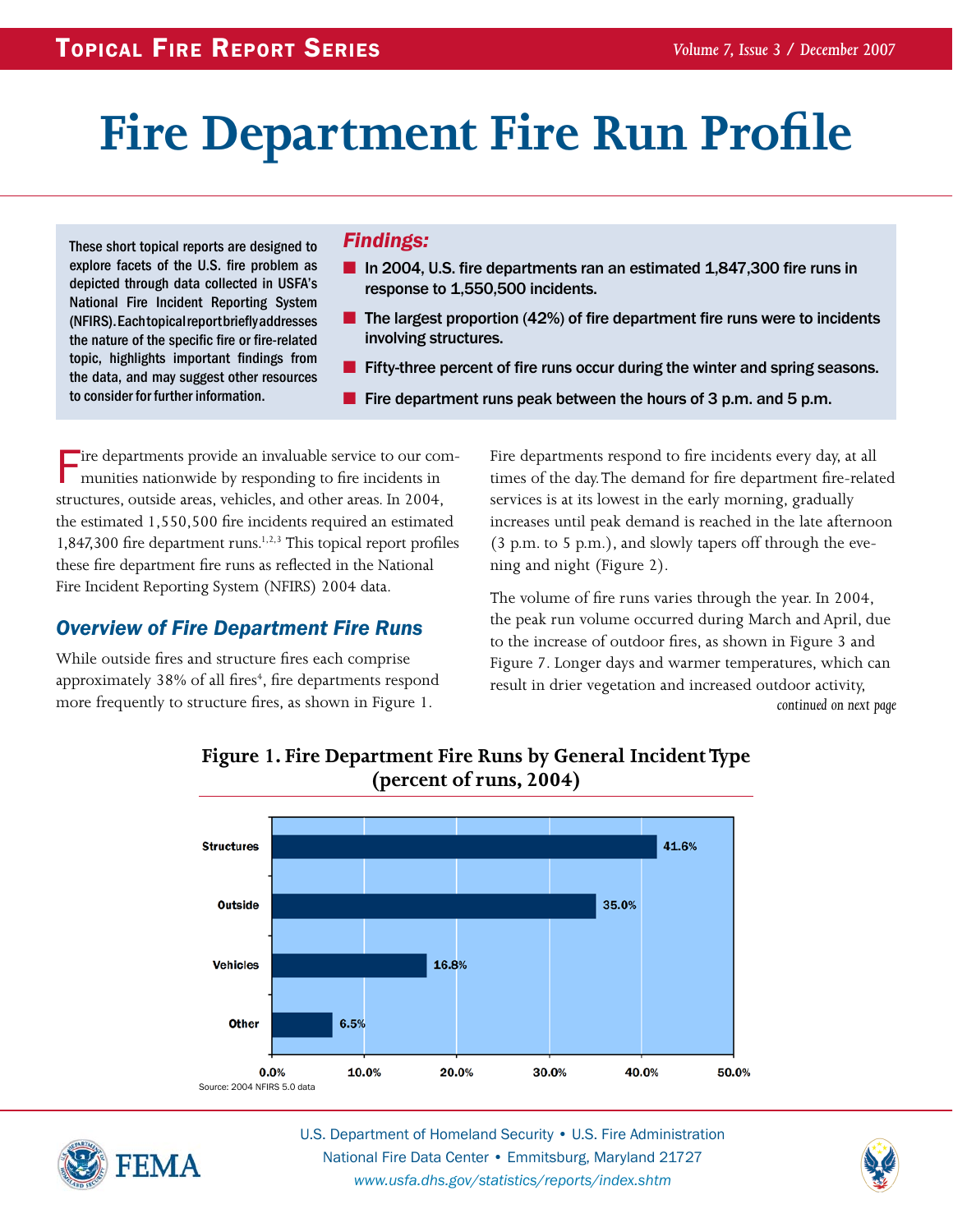

**Figure 2. Fire Department Fire Runs by Alarm Time**



# **Figure 3. Fire Department Fire Runs by Month (percent of runs, 2004)**

Source: 2004 NFIRS 5.0 data

factor into this increase in outdoor fires.<sup>5</sup> The increase in July fire runs is a result of July 4th incidents (primarily fireworks-related)<sup>6</sup>. December and January increases are primarily a result of increases in heating-related fires in buildings.

The monthly trends shown in Figure 3 result in more winter fire runs – 27% of fire department fire runs take place during the months of January through March (Figure 4). Spring fire runs are a close second with 26% of fire department fire runs. Fall has the fewest fire runs.<sup>7</sup>

#### *Structure Fire Runs*

Structures include buildings such as residences, hotels and motels, commercial and office buildings, schools, and manufacturing facilities as well as nonbuildings (bridges, towers, and the like). Nearly all (95%) of fire department fire runs to structure fires are to buildings. The leading property use for structure fire runs is residential structures (62%). Fire departments respond to more structure fires in December and January, with peak demand occurring in *continued on next page*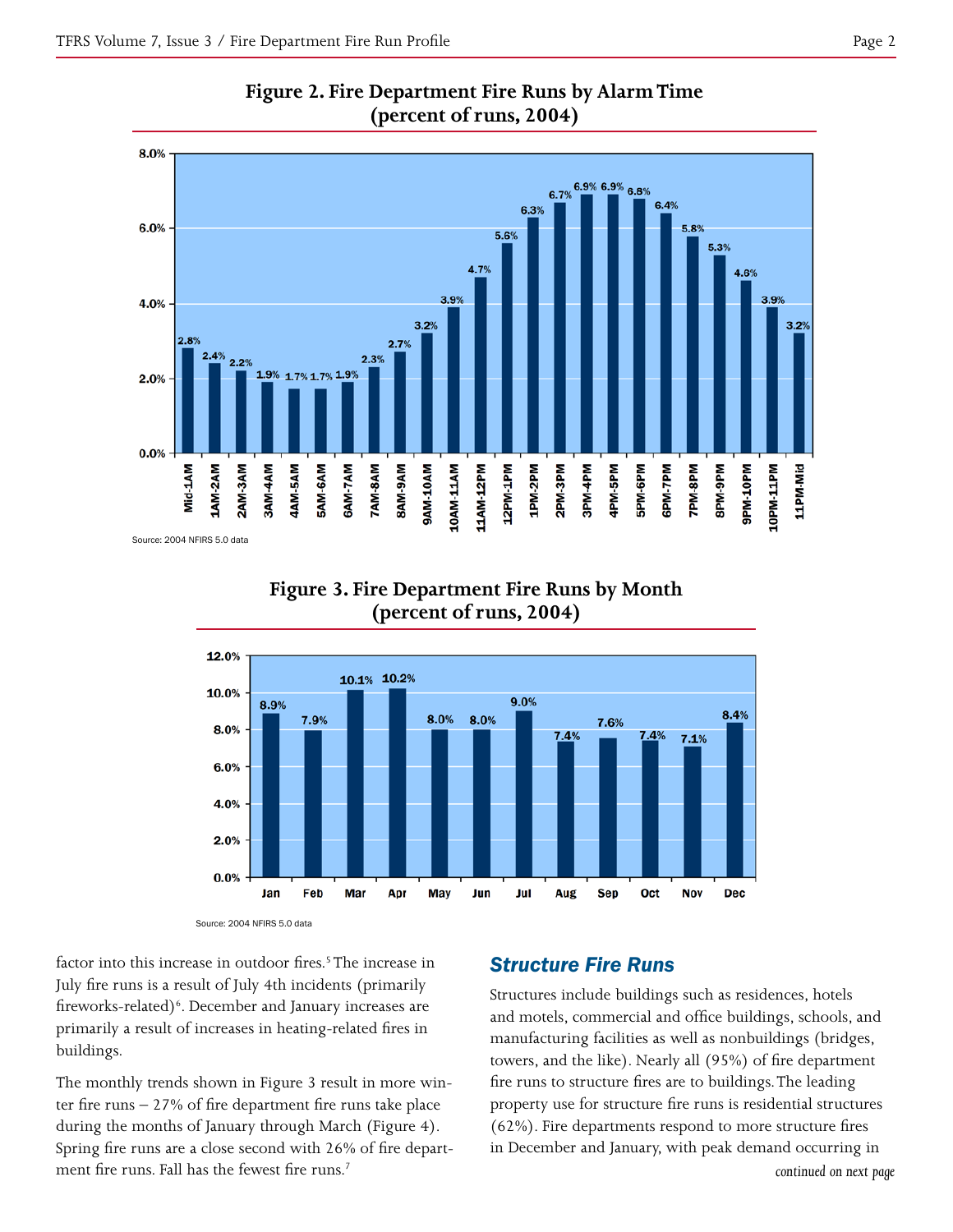

## **Figure 5. Fire Department Structure Fire Runs by Month (percent of runs, 2004)**



January, as shown in Figure 5. Overall, the winter months have the largest proportion of fire department structure fire runs (29%). Fall is a close second (26%). Holiday fires and heating play a large role in the prevalence of structure fire runs in the fall and winter<sup>8</sup>. The highest percentage of structure fires occur in the late afternoon between 5 p.m. and 7 p.m., as shown in Figure 6.

## *Outside Fire Runs*

Outside fire runs include runs to vegetation incidents (grass, tree, brush, crops, and the like), rubbish and trash, and miscellaneous outside incidents such as outside storage. The leading incident types for outside fire runs are brush fires (23%), followed by outside trash or rubbish (20%), and grass fire incidents (18%).

Outdoor fire runs occur most often in March (13%), April (14%), and July (10%), as shown in Figure 7. The March-April increases reflect the weather and activity changes previously noted. The large spike in July fire runs occurs around July 4.<sup>9</sup> Fire department runs to outside fires occur mostly during the early afternoon hours, with a peak between the hours of 2 p.m. and 4 p.m., as shown in Figure 8.

#### *Vehicle Fire Runs*

Vehicle fire runs are relatively constant throughout the year, with slightly higher percentages in the month of July (Figure 9). The highest percentage of vehicle fires takes place between the hours of 4 p.m. and 6 p.m., as shown in Figure 10.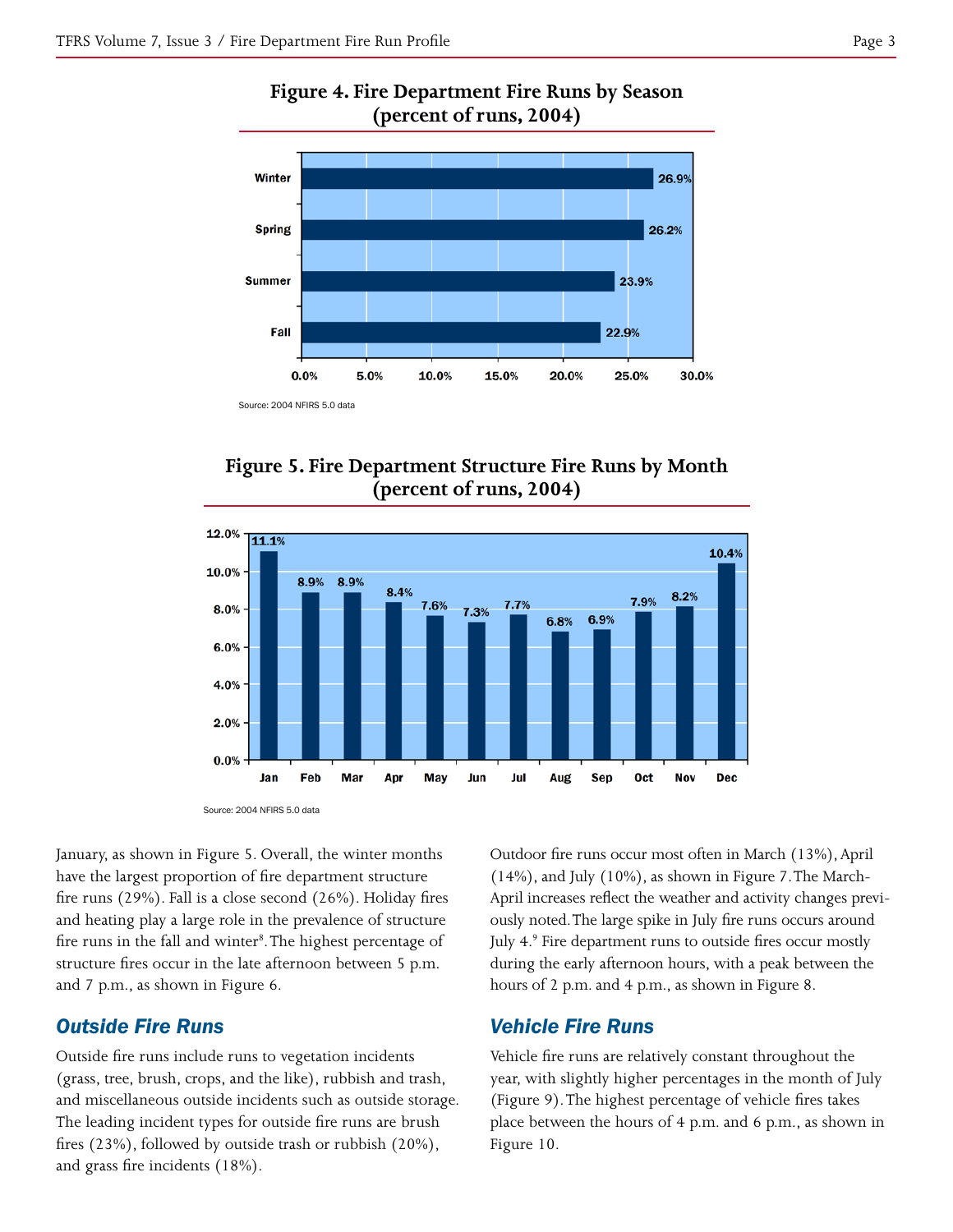

**Figure 6. Fire Department Structure Fire Runs by Alarm Time (percent of runs, 2004)**

**Figure 7. Fire Department Outside Fire Runs by Month (percent of runs, 2004)**



Source: 2004 NFIRS 5.0 data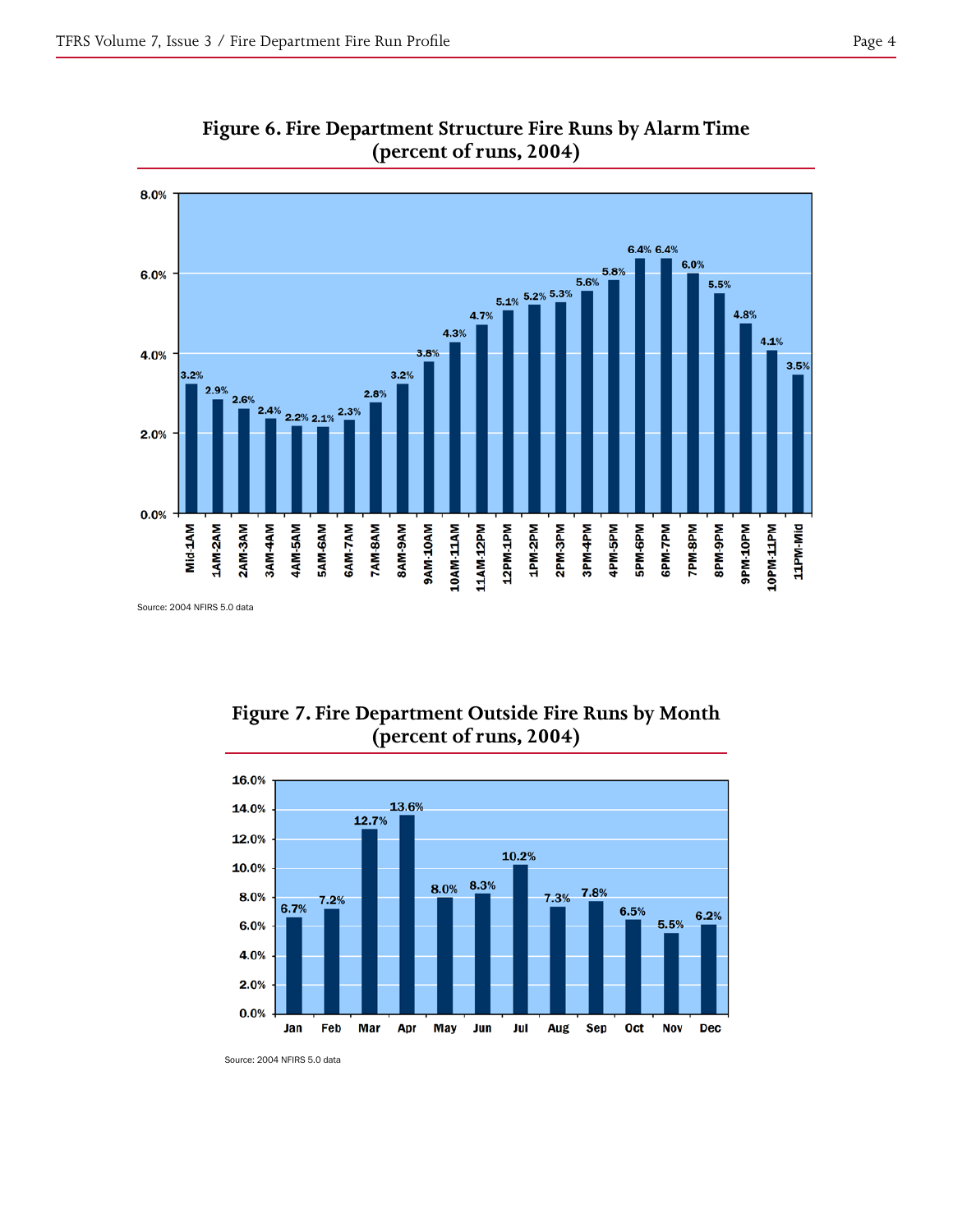



Source: 2004 NFIRS 5.0 data

# **Figure 9. Fire Department Vehicle Fire Runs by Month (percent of runs, 2004)**



Source: 2004 NFIRS 5.0 data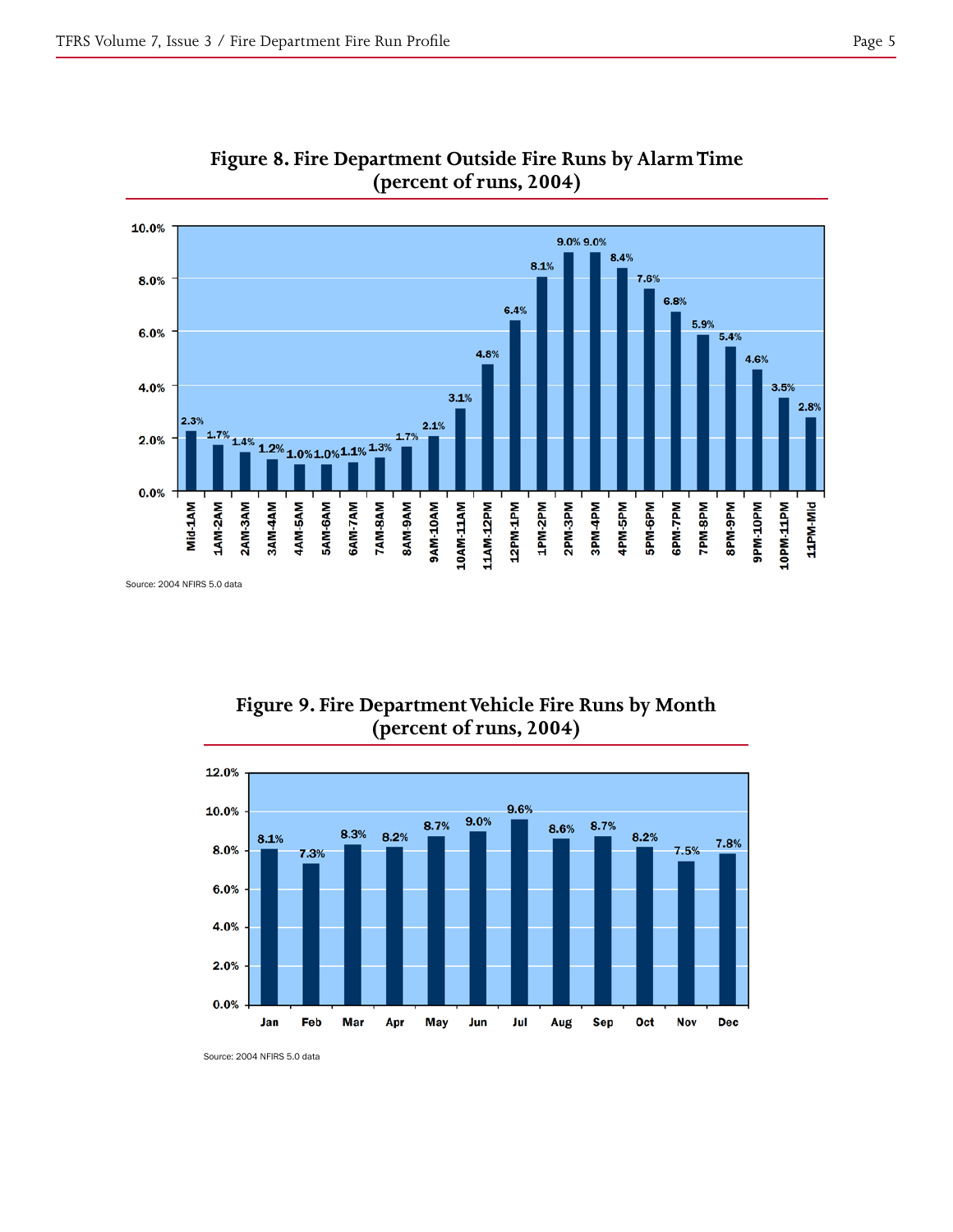

## **Figure 10. Fire Department Vehicle Fire Runs by Alarm Time (percent of runs, 2004)**

Source: 2004 NFIRS 5.0 data

## *Aid*

Aid offers additional resources to fire departments for largescale or specialized incidents or when response time to an incident is faster by another jurisdiction. Aid is either given or received, either automatically or mutually, for a specific incident. Automatic aid involves prearranged agreements according to hazard conditions, jurisdictions, or incidents requiring special equipment. Mutual aid generally is requested on a reactive basis as resources are depleted at the incident.

Informal and formal aid relationships vary, depending on the location or the type of the incident. Innovative aid relationships, which focus on improving the allocation of resources and response times, continue to augment the advancement of fire department services. About one-quarter (26%) of fire department fire runs involve giving or receiving aid, either mutual or automatic.

Small rural areas generally follow informal agreements, where it is understood that large-scale incidents will require all available resources from several community fire departments, and that each department sustains its own resources when providing aid. However, informal relationships in rural areas are giving way to more formal automatic relationships between jurisdictions as rural areas experience huge growth and do not have the resources to meet the fire demands that increasingly point toward "metropolitan risk" levels.<sup>10</sup>

Formal aid relationships provide better access to resources. Many local jurisdictions and States maintain exemplary aid systems. The key issues facing aid agreements deal with liability and reimbursement. Resolving these issues results in

better fire services. The Emergency Management Assistance Compact (EMAC) and Urban Search-and-Rescue (USAR) teams have greatly improved the ability to overcome these issues and move resources from State to State. A national aid and resource system initiative is in development to manage greater threats facing the United States, including terrorism and natural disasters.<sup>11</sup>

# *Types of Aid*

While about three quarters (74%) of fire department fire runs are not aid-related, the level of aid runs varies with the type of incident. Structure fire incidents involve aid runs more often than other types of fires (Table 1). A more detailed analysis of aid relationships and resulting runs is necessary to draw definitive conclusions on the use and frequency of aid.

# **Table 1. Fire Department Fire Runs by General Type of Aid (percent of incidents, 2004)**

| <b>Incident Type</b> | Aid                    |              |       |        |        |
|----------------------|------------------------|--------------|-------|--------|--------|
|                      | Aid<br><b>Received</b> | Aid<br>Given | Total | No Aid | Total  |
| Structure            | 14.4%                  | 24.4%        | 38.8% | 61.2%  | 100.0% |
| Outside              | 6.5%                   | 10.0%        | 16.5% | 83.5%  | 100.0% |
| Vehicle              | 5.6%                   | 7.5%         | 13.1% | 86.9%  | 100.0% |
| Other                | 8.1%                   | 18.5%        | 26.6% | 73.4%  | 100.0% |
| <b>OVERALL</b>       | 9.8%                   | 16.1%        | 25.9% | 74.1%  | 100.0% |

Source: 2004 NFIRS 5.0 data

Note: Totals may not add due to rounding